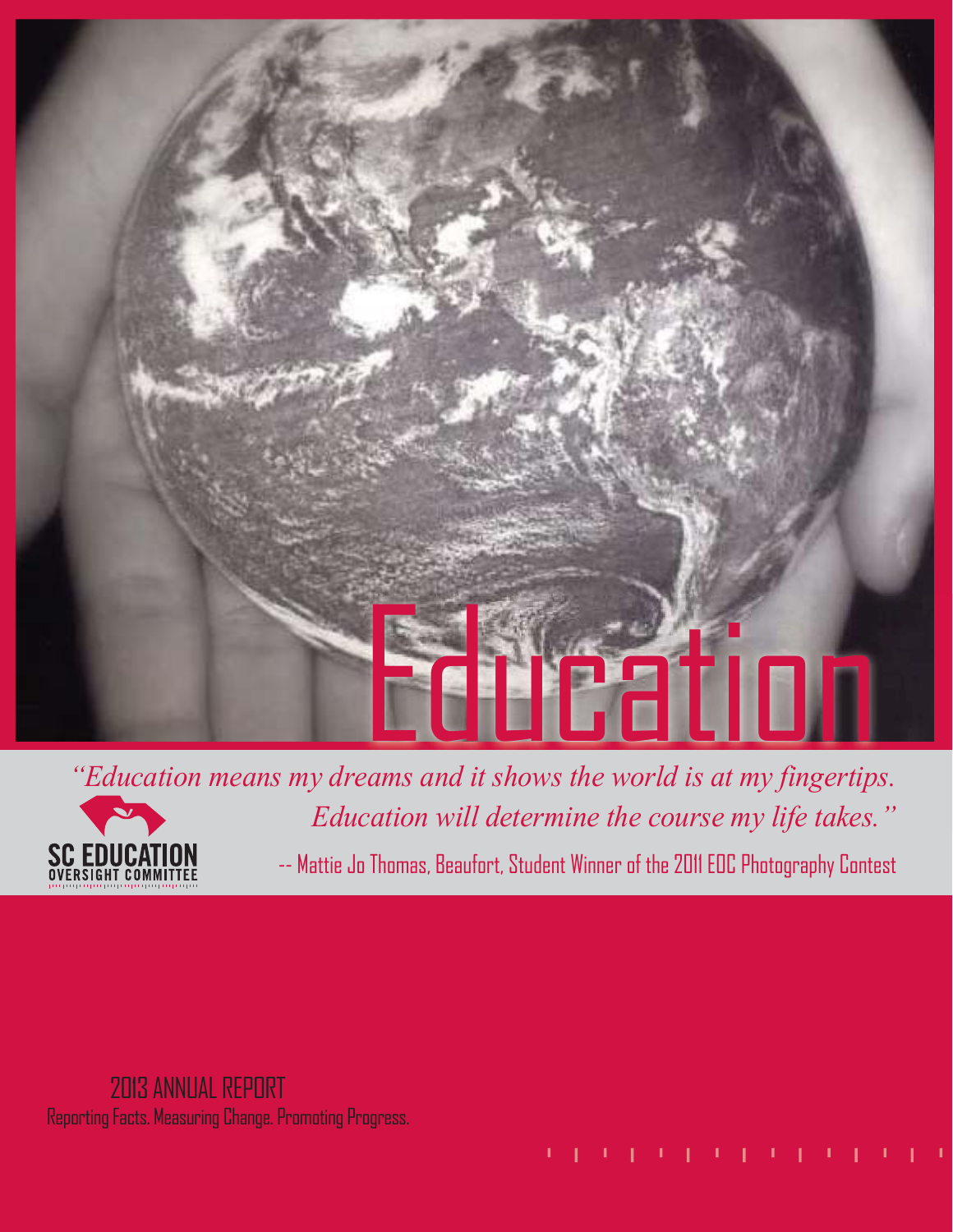#### SOUTH CAROLINA EDUCATION OVERSIGHT COMMITTEE MEMBERS Current February 26, 2013

Neil C. Robinson, Jr., Charleston (Chairman) Barbara B. Hairfield, Charleston (Vice Chair) Philip Bowers, Pickens Dennis Drew, Charleston Mike Fair, Greenville Nikki Haley, Columbia Robert W. Hayes, Jr., Rock Hill Alex Martin, Greenville Danny Merck, Easley Joseph H. Neal, Hopkins Andy Patrick, Hilton Head Evelyn Perry, Charleston J. Roland Smith, Warrenville Ann Marie Taylor, Camden John Warner, Greer David Whittemore, Easley Mick Zais, Columbia (ex-oficio)

Individuals serving on the EOC during 2012: Terry Brown, Columbia

"None of us benefit from the wasted potential of young people we have not educated." -- Neil Robinson, EOC Chairman

VISIT WWW.EOC.SC.GOV FOR COMPLETE VERSIONS OF ALL REPORTS AND PUBLICATIONS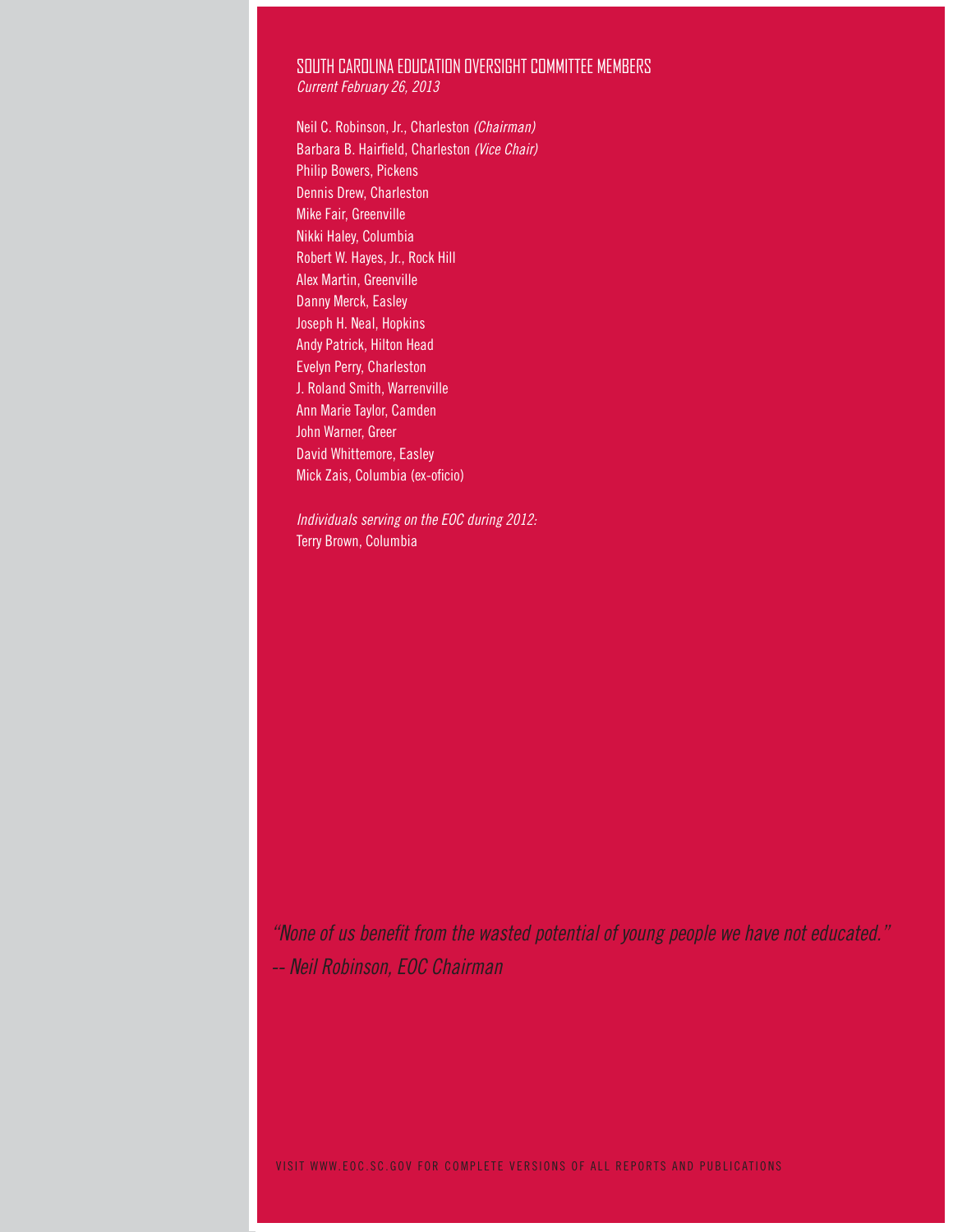## STUDENT/SCHOOL/DISTRICT PERFORMANCE

## PROGRESS TOWARD THE 2020 VISION

On February 11, 2013, the Education Oversight Committee (EOC) released a report, The World is Within Our Reach: 2013 Report on Education in SC, documenting South Carolina's progress toward the 2020 Vision.

On November 14, 2012, the South Carolina Department of Education released the 2012 South Carolina school and district report cards. The EOC provided the analyses of the results. Results included:

## READING PROFICIENCY

#### Goal: By 2020, 95% of all students in grades 3 and 8 will be reading on grade level.

Status: Reading achievement in the state is relatively flat with no significant or sustained improvement.

- One in five children is not reading on grade level in grade 3
- One in three children is not reading on grade level in grade 8.
- Statewide and among most subgroups of students, South Carolina is not on track to meet the 2020 Vision.

## **ON-TIME GRADUATION**

#### Goal: By 2020, 88.3 percent of our students will graduate on time.

Status: While the graduation rate inched upward to 73.6 percent in 2011 and to 74.9 percent in 2012, the state is not on target for meeting the goal, and no subgroup of students is on track to meet the target.

> Based on the current trends, South Carolina will not reach the 2020 Vision without dramatic improvements. In fact, the EOC found that only one-third of our schools will meet these goals at the current level of achievement

> Transformative changes must be made in the teaching and learning of reading and more emphasis needs to be put on preparing students for success in college and

## COLLEGE PREPAREDNESS AND WORFORCE READINESS

#### Goal: By 2020, 85 percent of high school graduates will qualify for postsecondary education or employment.

Status: There is little improvement in the percentage of high school graduates who enrolled in two-year colleges, in four-year colleges, or in technical schools in the fall after their graduation in the prior spring. In the fall of 2011, 66.0 percent of high school graduates were enrolled in two-year, four-year colleges or technical colleges as compared to 65.9 percent in the fall of 2010 and 65.8 percent in the fall of 2009.

## SCHOOLS RATED AT RISK

#### Goal: By 2020, there will be no schools rated At Risk.

Status: In 2012, there were 61 schools with an Absolute Rating of At Risk, compared to 69 schools with an Absolute Rating of At Risk in 2010 and 2011.

careers.

and improvement.



#### 2020 VISION

By 2020, all students will graduate with the knowledge and skills necessary to compete successfully in the global economy, participate in a democratic society and contribute positively as members of families and communities.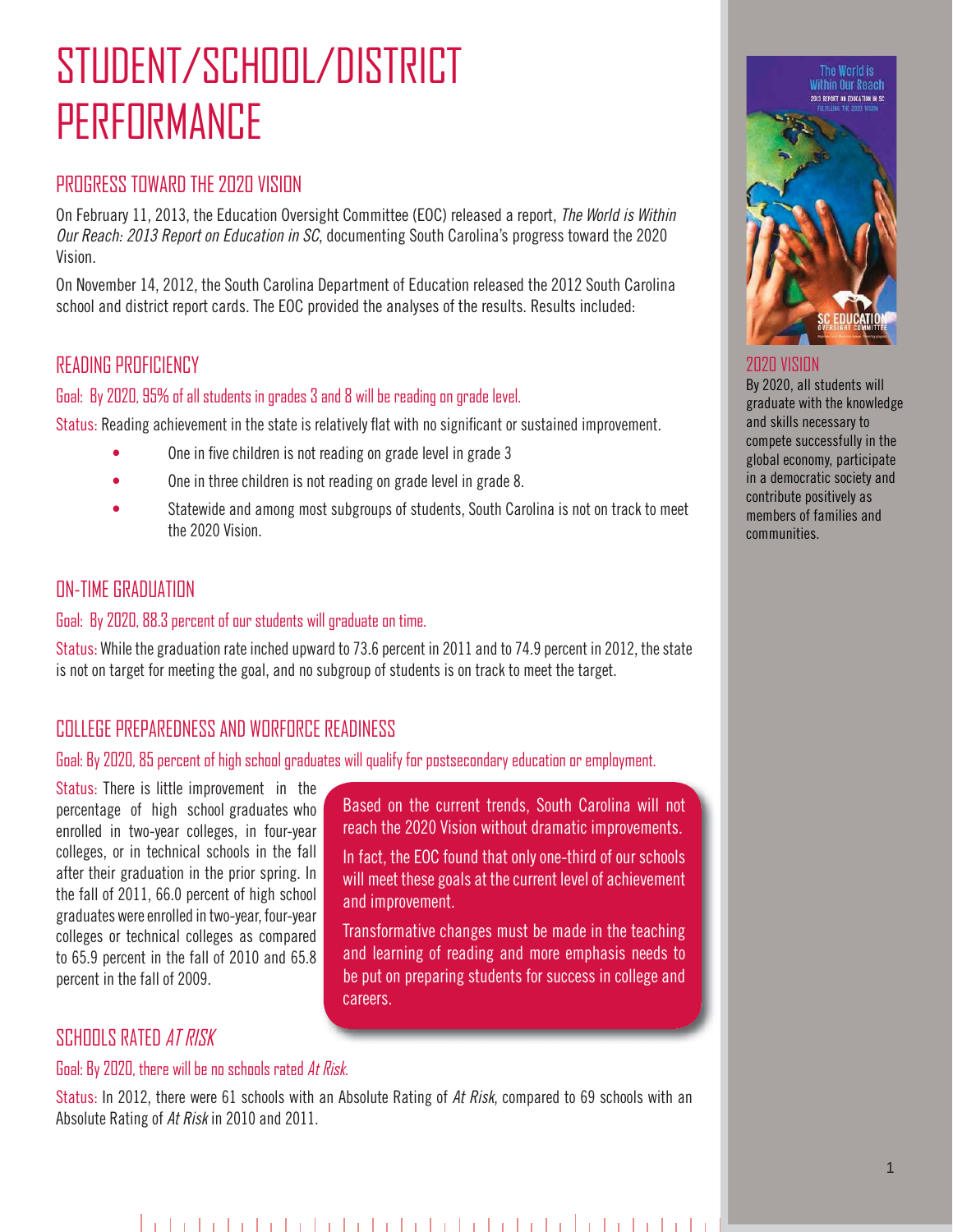

In the 2012 Quality Counts report, South Carolina earned an "A" for standards, assessments, and school accountability.

## NATIONAL TRENDS

## NATIONAL ASSESSMENT OF EDUCATIONAL PROGRESS (NAEP)

#### Goal: By 2020, 95% of students will score Basic and above on the National Assessment of Educational Progress (NAEP) assessment in reading at grades 4 and 8.

Status: Based on national assessments, similar trends exist. With the 2011 release of the National Assessment of Educational Progress (NAEP) scores in reading and mathematics, South Carolina's achievement overall is static.

- 4th Grade Reading -- 2011 National Rank: 39th / 2009 National Rank: 39th 61% students scoring Basic and Above in 2011
- 8th Grade Reading -- 2011 National Rank: 38th / 2009 National Rank: 42nd 72% students scoring Basic and Above in 2011
- 4th Grade Math -- 2010 National Rank: 37th / 2009 National Rank: 38th 79% students scoring Basic and Above in 2010
- 8th Grade Math -- 2011 National Rank: 34th / 2009 National Rank: 33rd 70% students scoring Basic and Above in 2010

## ADVANCED PLACEMENT (AP)

Status: South Carolina is in the top half of states, ranking 20th in the nation for participation and 21st in the nation for the percentage of students passing an AP exam.

- Twenty-nine percent of high school students took an AP course in 2011, ranking SC 20th.
- Seventeen percent of students in the 2011 graduating class scored a 3 or higher on an AP exam, ranking SC 21st among states.

## COLLEGE ADMISSIONS TESTS -- SAT AND ACT

Status: On college admissions tests, South Carolina's achievement declined. On the ACT, SC declined from 42nd in the nation in 2011 to 43rd in the nation in 2012.

On the SAT, South Carolina remained at 48th with the average composite score for critical reading and mathematics down from 972 in 2011 to 969 in 2012.

| ACT | 2012 National Rank:<br>43rd | SC State Mean Score of 20.2                                                          |
|-----|-----------------------------|--------------------------------------------------------------------------------------|
| SAT | 48th                        | 2012 National Rank:   State Mean Score of 969 in Critical Reading<br>and Mathematics |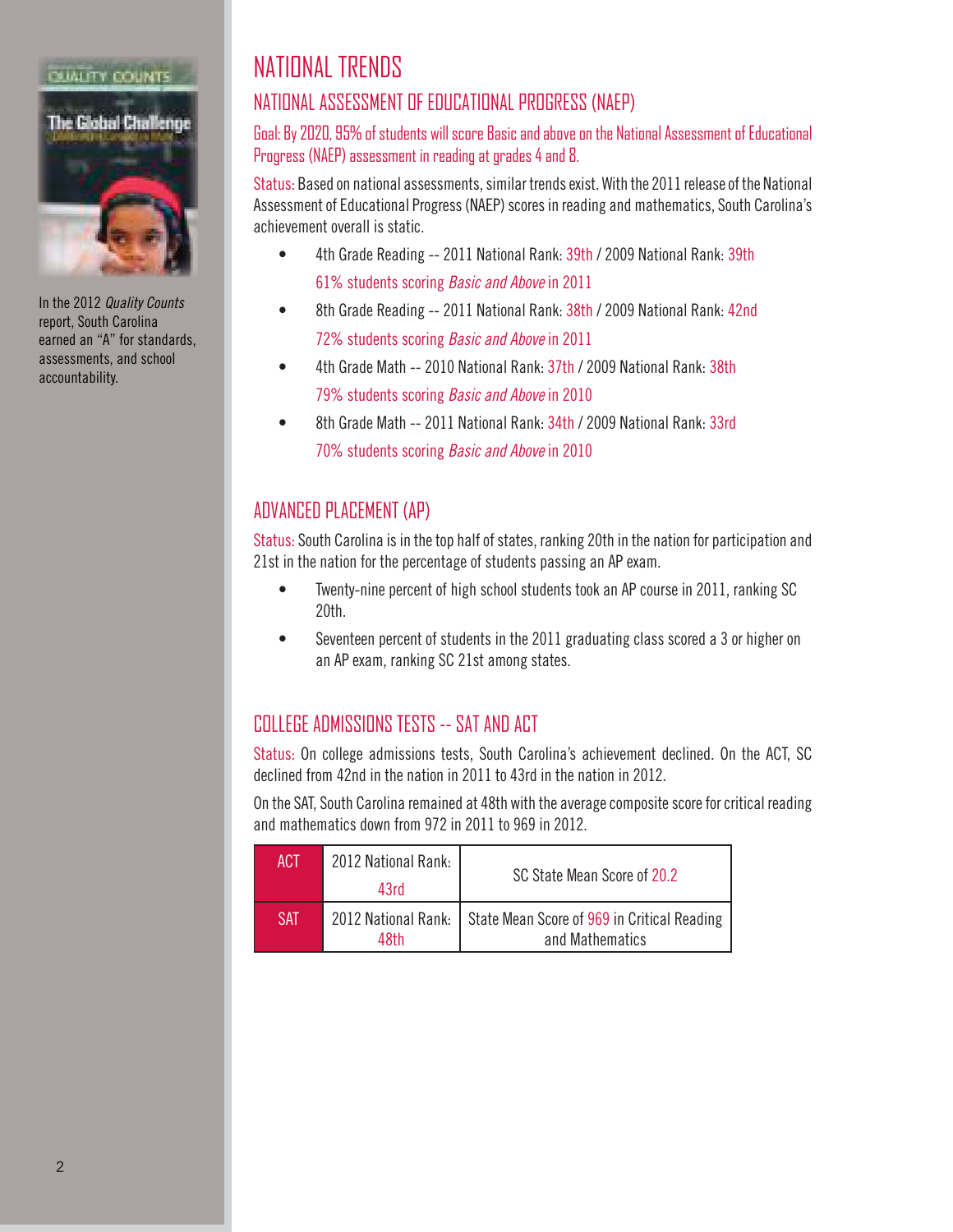## ANNIIAI SNAPSHOT OF STIIDENT ACHIEVEMENT (2011-12)

## Assessments/Ratings

## 2012 REPORT CARD RELEASE -- PRIMARY, ELEMENTARY, AND MIDDLE

On November 14, 2012 the twelfth annual school and district report cards were released. Results improved because student performance on a variety of measures and assessments improved. The results can be summarized with four key points:

 $#$  1: There was a significant increase in number of school districts and schools rated Excellent or Good

- South Carolina has 42 school districts with an Absolute Rating of *Excellent* or *Good* in 2012, up from 33 in 2011, for a 27 percent increase.
- South Carolina has 629 schools with an absolute rating of *Excellent* or *Good* in 2012, up from 529 in 2011, for a 19 percent increase.
- Sixty-one percent of students attended schools with an absolute rating of *Excellent* or *Good* in the 2011-12 school year.
- 2012 PASS Scores in 17 of 26 content areas increased across grades 3 through 8, especially in science and social studies.
- The number of students passing End-of-Course assessments in English I, US History/Constitution and Biology increased.
- Increase in number of students passing High School Assessment Program (HSAP)
- Increase in high school graduation rate from 73.6% to 74.9% in 2012

#### # 2: The public schools continue to see an increase in the number of students in poverty.

- Seven in ten children attending public schools in SC are eligible for the free/reduced price lunch and/or Medicaid.
- Seven in ten districts in our state have a poverty index that exceeds 70 percent for its students.

However, there are schools and school districts meeting and overcoming the challenges of poverty as they relate to student achievement. In the 61 school districts with a poverty index above 70 percent, one in three had an Absolute Rating of Excellent or Good. This is evidence that high academic standards, quality teaching, parental involvement, and community support can mitigate the negative academic impact of poverty on students and their successes.

Based on the results of the 2012 report card release, the third highest performing school district in South Carolina is Darlington County with a poverty index of 82.41. Calhoun County, Barnwell 29, Marion 7 and Saluda are also school districts rated *Excellent* with poverty indices above 80 percent.

#### # 3: South Carolina still has too many underperforming school districts and schools.

Goal: By 2020, there will be no school districts in SC rated At Risk.

- In 2011, there were nine school districts rated At Risk.
- In 2012, there are still eight school districts rated At Risk.
- Thirty schools with an Absolute Rating of At Risk in 2009 are still rated At Risk in 2012.
- In 2012, nine percent of children still attended a public school with an Absolute Rating of At Risk or Below Average. In 2011, ten percent attended a school rated At Risk or Below Average.



A briefing document analyzing the results of the report cards was created and distributed to the press and stakeholders in South Carolina. View a complete copy online at www.eoc.sc.gov.

"Despite the sobering statistics and the stacks of research that show poverty's negative impact on student achievement, many districts in South Carolina are proving that success is possible amid challenging circumstances."

-- Neil Robinson, 12/28/2012 published op-ed in The State.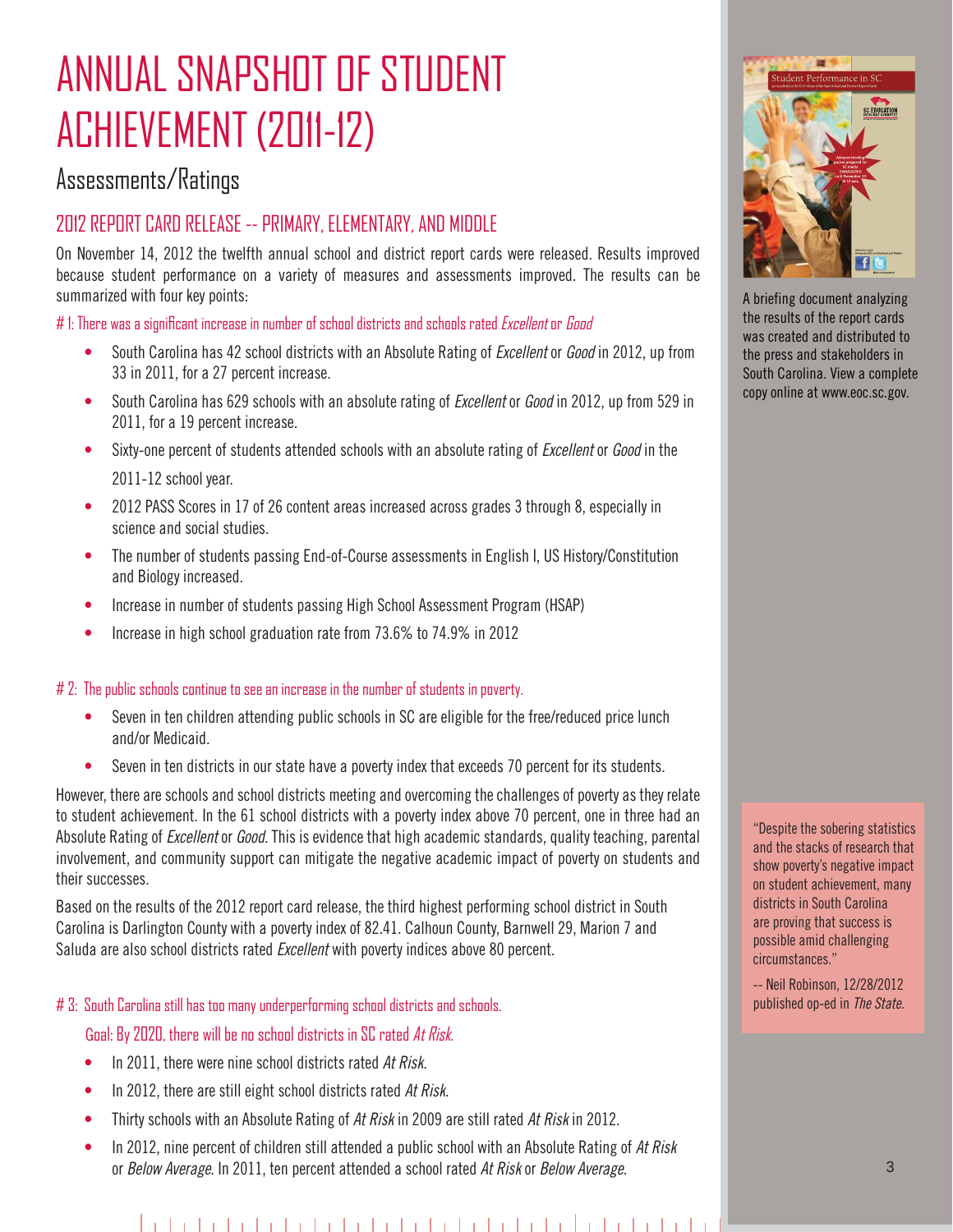#### $# 4$ : South Carolina: There is still significant need for improvement and innovation.

Currently, in South Carolina:

- One in four children still do not graduate from high school.
- One in five children is not reading on grade level in 3rd grade.

We also know that South Carolina businesses need:

- More technically-skilled individuals;
- more employees, who can solve problems creatively and work collaboratively in teams; and
- more individuals with a four-year college degree, especially in science, technology, engineering and mathematics (STEM) areas.

| <b>Absolute</b><br><b>Rating</b> | 2012                                                             | 2011                                                                  | 2010                                                                | 2009                                                                |
|----------------------------------|------------------------------------------------------------------|-----------------------------------------------------------------------|---------------------------------------------------------------------|---------------------------------------------------------------------|
| <b>Excellent</b>                 | 395 (33%)                                                        | 318 (27%)                                                             | 242 (21%)                                                           | 188 (16%)                                                           |
|                                  | Primary: 31                                                      | Primary: 27                                                           | Primary: 32                                                         | Primary: 26                                                         |
|                                  | Elementary: 205                                                  | Elementary: 166                                                       | Elementary: 134                                                     | Elementary: 111                                                     |
|                                  | Middle: 72                                                       | Middle: 53                                                            | Middle: 36                                                          | Middle: 26                                                          |
|                                  | High: 87                                                         | High: 72                                                              | High: 40                                                            | High: 25                                                            |
| Good                             | 234 (20%)                                                        | 211 (18%)                                                             | 209 (18%)                                                           | 185 (16%)                                                           |
|                                  | Primary: 1                                                       | Primary: 3                                                            | Primary: 0                                                          | Primary: 3                                                          |
|                                  | Elementary: 133                                                  | Elementary: 129                                                       | Elementary: 119                                                     | Elementary: 105                                                     |
|                                  | Middle: 55                                                       | Middle: 51                                                            | Middle: 46                                                          | Middle: 41                                                          |
|                                  | High: 44                                                         | High: 28                                                              | High: 44                                                            | High: 36                                                            |
| Average                          | 404 (34%)                                                        | 462 (39%)                                                             | 510 (44%)                                                           | 537 (46%)                                                           |
|                                  | Primary: 0                                                       | Primary: 1                                                            | Primary: 0                                                          | Primary: 0                                                          |
|                                  | Elementary: 225                                                  | Elementary: 259                                                       | Elementary: 289                                                     | Elementary: 301                                                     |
|                                  | Middle: 125                                                      | Middle: 125                                                           | Middle: 136                                                         | Middle: 143                                                         |
|                                  | <b>High: 54</b>                                                  | <b>High: 77</b>                                                       | <b>High: 85</b>                                                     | High: 93                                                            |
| <b>Below</b><br>Average          | 97 (8%)<br>Primary: 0<br>Elementary: 61<br>Middle: 31<br>High: 5 | 120 (10%)<br>Primary: 0<br>Elementary: 66<br>Middle: 42<br>High: $12$ | 136 (12%)<br>Primary: 0<br>Elementary: 72<br>Middle: 52<br>High: 12 | 170 (15%)<br>Primary: 0<br>Elementary: 86<br>Middle: 62<br>High: 22 |
| At Risk                          | 61 (5%)                                                          | 69 (6%)                                                               | 69 (6%)                                                             | 83 (7%)                                                             |
|                                  | Primary: 0                                                       | Primary: 0                                                            | Primary: 0                                                          | Primary: 0                                                          |
|                                  | Elementary: 20                                                   | Elementary: 23                                                        | Elementary: 24                                                      | Elementary: 33                                                      |
|                                  | Middle: 24                                                       | Middle: 29                                                            | Middle: 27                                                          | Middle: 29                                                          |
|                                  | High: 17                                                         | High: 17                                                              | High: 18                                                            | High: 21                                                            |
| $#$ of report<br>cards           | 1,191                                                            | 1,180                                                                 | 1,166                                                               | 1,163                                                               |

## 2012 ABSOLUTE RATINGS FOR SCHOOLS

Note: The above table includes all charter schools but does not include ratings for career and technology centers.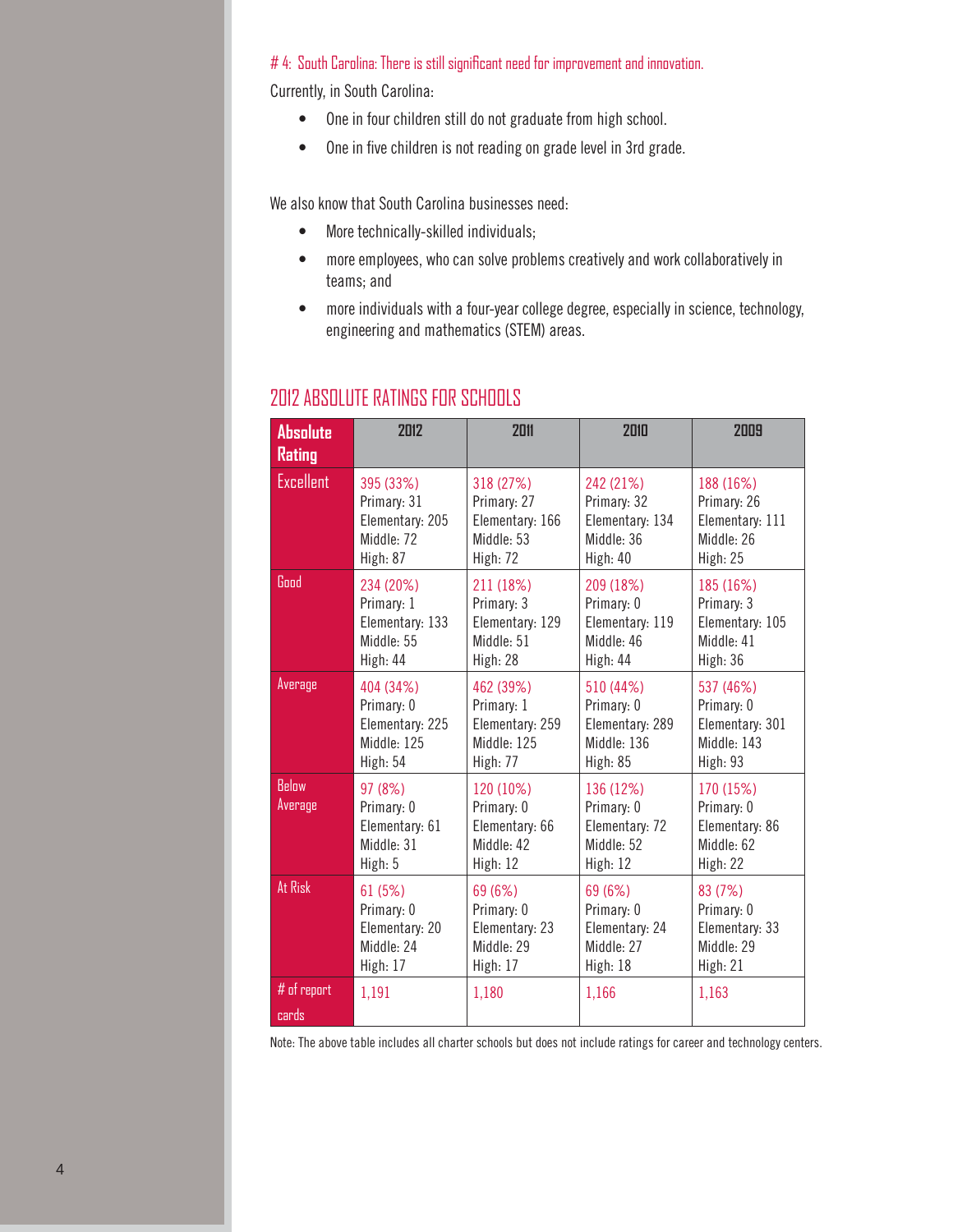## 2012 ABSOLUTE RATINGS FOR SC SCHOOL DISTRICTS

| <b>Absolute</b><br>Rating | 2012       | 2011       | 2010       | 2009       |
|---------------------------|------------|------------|------------|------------|
| Excellent                 | 27 (32.1%) | 11 (12.8%) | $6(7.0\%)$ | 1(1.2%)    |
| Good                      | 15 (17.9%) | 22 (25.6%) | 12 (14.0%) |            |
| Average                   | 30 (35.7%) | 35 (40.7%) | 48 (55.8%) | 24 (28.2%) |
| <b>Below</b>              | 4(4.8%)    | 9(10.5%)   | 14 (16.3%) | 39 (45.9%) |
| Average                   |            |            |            |            |
| At-Risk                   | 8(9.5%)    | 9(10.5%)   | $6(7.0\%)$ | 21 (24.7%) |

Note: The SC Public Charter School District started receiving ratings in 2010.

## CHANGES TO THE PALMETTO GOLD AND SILVER AWARDS PROGRAM

Beginning in March 2012, the Education Oversight Committee (EOC), in collaboration with the South Carolina Department of Education, began reviewing the criteria for the Palmetto Gold and Silver Awards program. In September the EOC adopted the following changes:

Recommendation 1: The criteria used to evaluate Palmetto Gold and Silver Award winners based on the release of the 2012 state report cards should be amended accordingly. Regarding schools with steady growth, only schools that have a Growth Rating of Good or better for two consecutive years would receive a Palmetto Silver award. Schools that have a growth index of Average or better for three years would not be eligible for a Palmetto Silver Award.

The number of schools qualifying for the program has increased substantially. In 2011-12, there were 852 schools or 72 percent of all schools that received a Palmetto Gold or Silver award as compared to 551 in 2010-11 and 403 in 2009-10. Upon analyzing the program's criteria and the eligibility of schools, it was determined that the reason for the dramatic increase was due to one predominant factor: schools qualifying due to steady growth, having obtained an Average or better growth rating for three consecutive years. There were 312 schools who received a Palmetto Silver Award in 2011-12 for the sole reason that they had "steady" growth of Average or better for three years along with an Absolute Rating of Below Average or better. Only one school earned a Palmetto Silver for having "steady" growth of Good or better for two years without having significant academic performance or for closing the achievement gap.

Recommendation 2: The Accountability Division of the EOC will analyze the results of the 2012 state report cards and propose alternative criteria for the Palmetto Gold and Silver Award Program to the Academic Standards and Assessment Subcommittee for the 2013 state report card release. Significant changes to the Palmetto Gold and Silver criteria should be consistent with the implementation of the new value table and indices for determining Growth Ratings for the 2013 state report card ratings.

The EOC received a report in February 2012 that analyzed the growth indices used to assign growth ratings under the state accountability system. The analysis concluded that an unintended consequence of the current value table was to increase the correlation or dependency of the absolute and growth indices. Both absolute and growth indices were also related to socio-economic status as measured by the poverty index. When both measures are related to the poverty status of the school or district, they are no longer providing separate information regarding the educational status and progress of schools or districts. Based on its consideration of the alternative models and the simulations of their outcomes along with public input, the EOC adopted an alternative value table and indices for determining growth ratings for state report card ratings in 2013.

#### SCHOOLS THAT RECEIVED PALMETTO SILVER AWARD IN 2011-12 **ONLY** FOR "STEADY" **GROWTH**

| <b>School Type</b> | 3 yrs. of<br>Average<br>Growth or<br>better |
|--------------------|---------------------------------------------|
| Elementary         | 223                                         |
| <b>Middle</b>      | 89                                          |
| <b>High</b>        | O                                           |
| <b>TOTAL</b>       | 312                                         |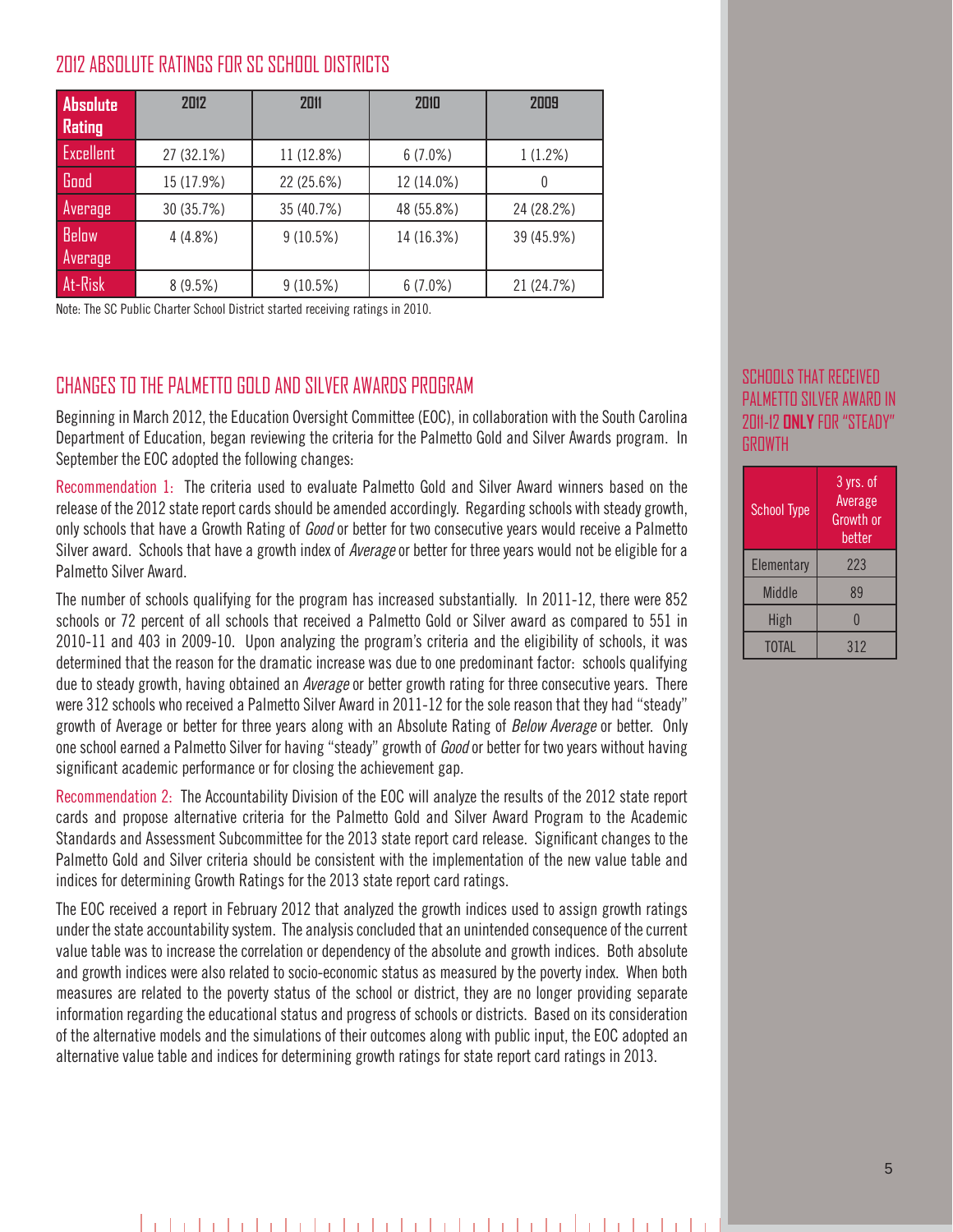

#### Innovation Initiative

The Education Oversight Committee will undertake a project to explore innovative ways to transform the assessment and delivery of public education in South Carolina and increase student achievement. -- unanimously adopted by EOC, April 9, 2012

## PURSUING INNOVATION AND TRANSFORMATION

## INNOVATION INITIATIVE

Beginning in 2012 and continuing until October 10, 2012, the EOC participated in and supported the work of the Innovation Steering Team. The Steering Team held a symposium, "The Innovation Lab Network: What Other States are Doing to Transform their K-12 Public Education Systems" at the South Carolina Chamber of Commerce. The purpose of the symposium was to learn more about steps other states are taking to develop and test more effective approaches to learning. Participating in the symposium were educators and business leaders from throughout the state as well as presenters from Kentucky, Maine, New Hampshire and Wisconsin. Then on June 11, 2012 the Committee held a second symposium, "Non-traditional Approaches that Result in High Graduation Rates" hosted by the College of Education at the University of South Carolina, Columbia to learn about approaches including New Tech High Schools and Early College High schools.

The Innovation Steering Team concluded its work with a report and four recommendations:

- 1. Identify essential knowledge, skills and dispositions that contribute to career-college-citizenship readiness.
- 2. Establish a Grassroots Innovation Network of pioneering superintendents, school boards and practitioners committed to bring effective learning approaches and systems to scale.
- 3. Provide a pipeline of proven innovations to inform the Grassroots Network, a research and development test bed.
- 4. Create a public-private partnership to support public school innovation.

## 2013-2014 BUDGET RECOMMENDATIONS

Guided by a student-centered, performance-based funding model, the EOC made budget and policy recommendations based on the needs of students and preparing them for success in a career or in postsecondary education. During deliberations and public hearings, EOC members focused on the needs

of students and equipping leaders in the classroom who can prepare students for success in careers and college.

Committee members annually make recommendations for the spending of

"These funds should be targeted to students and appropriated with their overall success in mind."

-- Dennis Drew, Chairman of the EOC's EIA Subcommitttee

Education Improvement Act (EIA) funds, which are generated by the penny sales tax. In November, the Board of Economic Advisors projected that the EIA will generate \$606 million in total revenues in fiscal year 2013-14, an increase of over \$15 million from the current base funding.

In addition to parent engagement and quality teaching, the committee noted leadership as a key factor in a child's success. The recommendations, which were sent to the General Assembly and the Governor for consideration, include:

• Students: Increase funding for Child Development Education Pilot Program (CDEPP)

The committee recommended an increase in funding for the Child Development Education Pilot Program (CDEPP) since more at-risk students are participating in the program. In addition the EOC recommended additional funds for instructional materials to guarantee that students and teachers have the textbooks that are aligned with our state standards.

• Leaders: Increase funds for Teach for America and the Teaching Fellows Scholarship Program

EOC members recommended a \$1 million increase in EIA funds for Teach for America South Carolina, a selective program that places high-achieving individuals in high-poverty schools for at least a two-year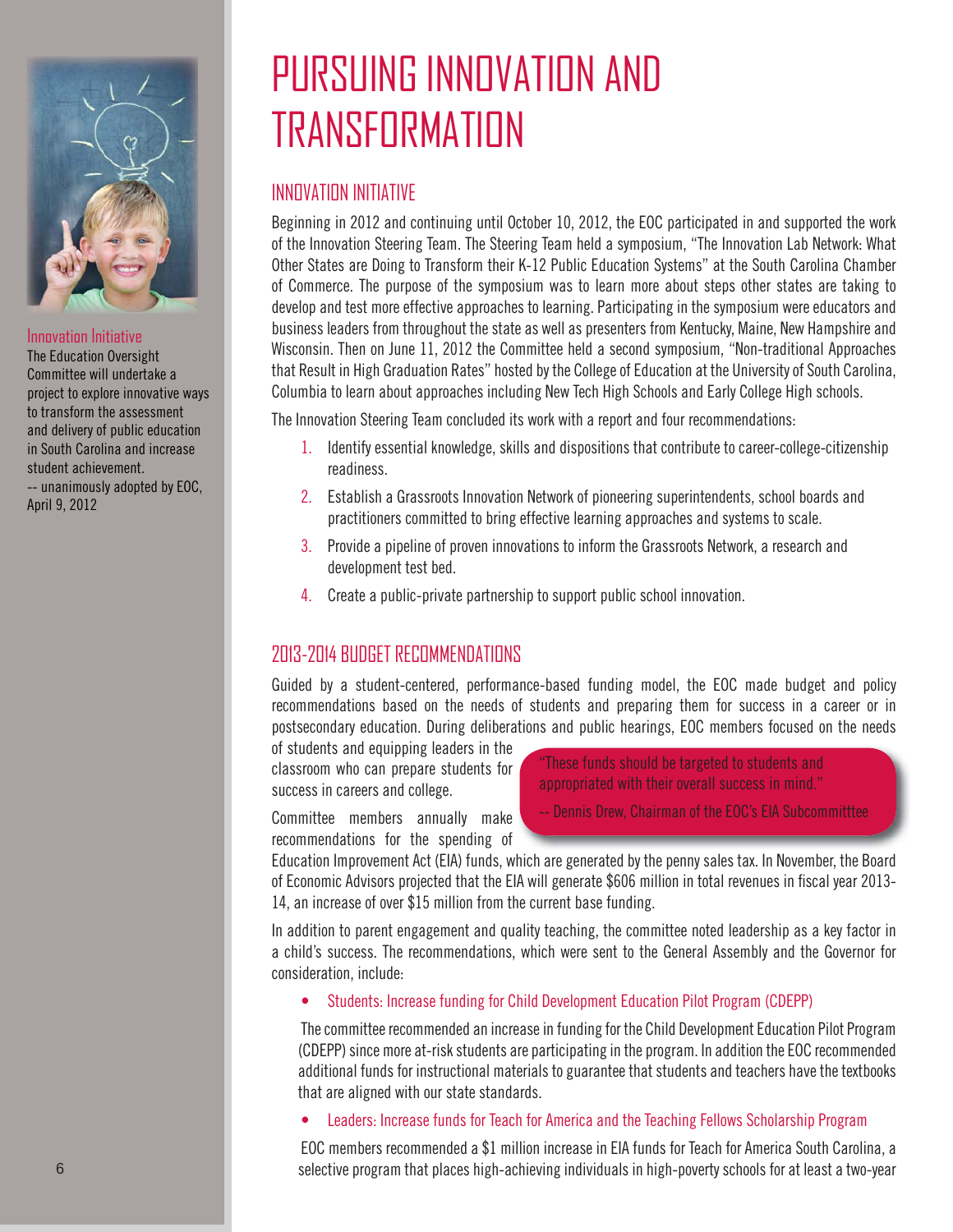appointment. The increase would allow the number of corps members in South Carolina to increase from 111 to 265 by the year 2014. A recommended increase of \$500,000 was made for the Teaching Fellows Program, which would enable 175 scholarships to be awarded to talented SC high school seniors as well as \$2 million for teacher loans.

#### • Technology: Convene a panel to determine SC's current and future technology needs

Members recognized that as opportunities to use technology in schools and classrooms increase, the need for software, hardware, and connectivity goes up as well. However, the lack of connectivity in rural areas of the state must be addressed. The EOC recommended the Governor and General Assembly convene a panel to address the issue of SC's current and future technology needs which will directly impact the ability of South Carolina to have a skilled workforce in the future.

Additionally, the EOC was also able to document \$18 million in savings from the National Board Program for the Professional Teaching Standards Certification program. Fewer teachers are applying for and receiving the supplement for having earned the certification.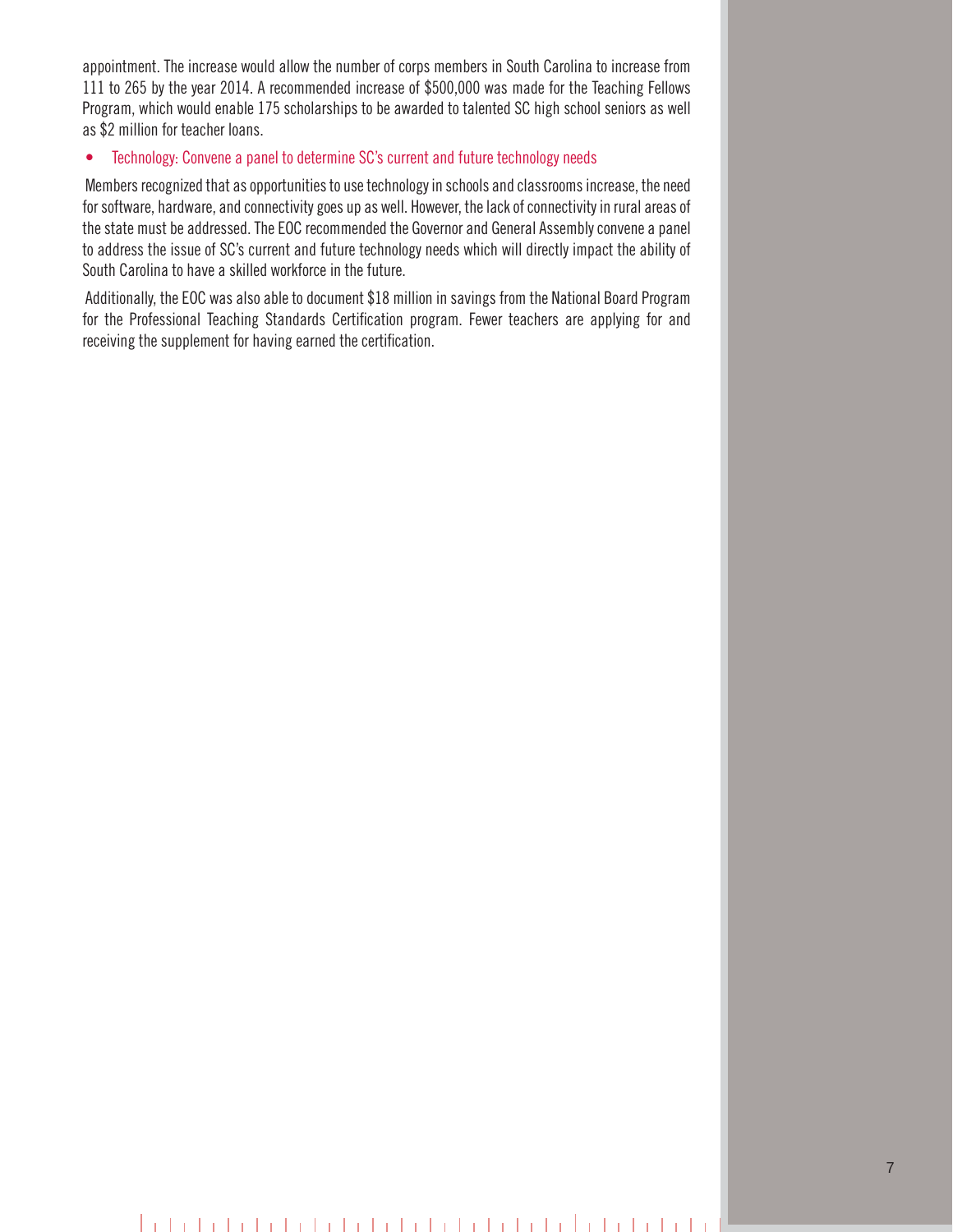

The EOC has indicated that the greatest opportunity for improvement in student achievement lies in the effective teaching of reading to young people. The EOC has focused its attention on reading by emphasizing reading in the measurement of the 2020 Vision.

Measurements determining achievement of the 2020 Vision establish targets that 95 percent of students are to be scoring on grade level at grades 3 and 8 on the PASS Reading test and scoring Basic and above on NAEP Reading at grades 4 and 8.

# PUBLIC REPORTING

## LONGITUDINAL ANALYSIS OF THREE YEARS OF PASS ACHIEVEMENT DATA

In June of 2012 the EOC reported on the first longitudinal study of Palmetto Assessment of State Standards (PASS) achievement data from 2009 through 2011. The analysis documented the following:

- Approximately one percent of students were retained in grades 3, 4, 5 and 6.
- Compared to promoted students, larger percentages of retained students are male, African-American, have a disability, and participate in the federal school lunch program.
- Based on the PASS data, analyzed academic benefits of retention for success at the next grade level were present from grade 3 to grade 4, but were minimal for all other grade transitions.

## FAMILY-FRIENDLY GUIDES TO THE STANDARDS

The Education Oversight Committee, in cooperation with the SC Department of Education, published the annual Guides for Parents and Families About What Your Child Should Be Learning in School This Year. These publications, available in both English and Spanish versions, provide current information on the standards in the four core content areas in grades K-12.

## ACCOUNTABILITY MANUAL

The Education Oversight Committee staff annually produces the Accountability Manual, which provides detail on the ratings system for educators and interested individuals. Manuals are distributed to school and school district administrators each summer and contain the current information on formulas, expectations, procedures, etc. of the accountability system.

## PARENT SURVEY

Since 2002 the South Carolina Department of Education has administered the parent survey to a sample of parents whose children attended public schools in South Carolina. Annually, the EOC has analyzed the results of the parent survey.

In 2011, a total of 73,755 parent surveys were returned; more parent surveys were returned in 2011 than in any other year since the survey was first administered. The response rate to the 2011 parent survey was between 40 and 47 percent.

The results of the 2011 parent survey demonstrate that, despite a significant increase in the number of parents responding, parent satisfaction levels with the three characteristics measured - the learning environment, home and school relations and social and physical environment of their child's school—were consistent with the prior year's results. Significant changes are estimated as an annual increase or decrease of three or more percent.

### Percentage of Parents Satisfied with:

| Characteristic                     | 2011 | 2010 | % increase / decrease |
|------------------------------------|------|------|-----------------------|
| Learning environment               | 84.3 | 85.9 | $-1.6$                |
| Home and school relations          | 80.2 | 81.9 | -17                   |
| Social and physical<br>environment | 82.4 | 83.2 | $-0.8$                |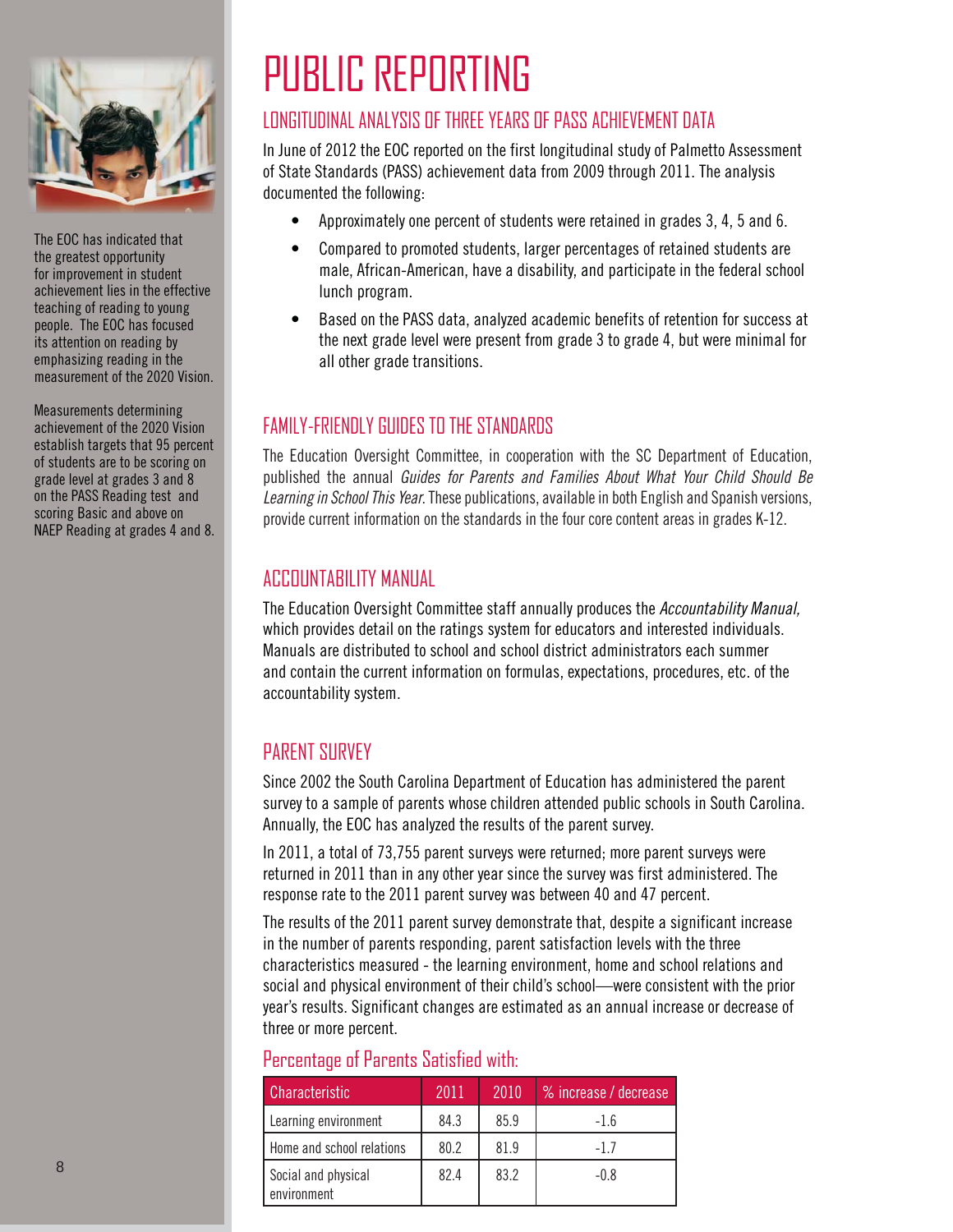Comparing the 2011 parent survey results with the mean satisfaction levels of the three prior year survey results, across all three characteristics, parent satisfaction in 2011 was also consistent with the mean or average of the parent survey results from 2009 through 2010. Regarding parental involvement, parents who responded to the 2011 annual survey reported comparable levels of parental involvement to other years and identified work schedules as their greatest obstacle to involvement.

### Percentage of Parents Satisfied with:

| Characteristic                     | 2011 | Mean<br>2008-2010 | % difference |
|------------------------------------|------|-------------------|--------------|
| Learning environment               | 84.3 | 84.6              | $-0.3$       |
| Home and school relations          | 80.2 | 80.4              | 0.2          |
| Social and physical<br>environment | 82.4 | 81.5              | 0.9          |

Parental satisfaction, the percentage of parents agreeing or strongly agreeing, declined as the Absolute Rating of the school declined. The largest difference in parental satisfaction between the highest and lowest performing schools was in parent perception of the social and physical environment of their child's school, followed closely by the learning environment.

Percentage of Parents whose child attends a school rated Excellent or At Risk satisfited with: :

| <b>Characteristic</b>              | <b>Excellent</b> | At-Risk | <b>Difference</b> |
|------------------------------------|------------------|---------|-------------------|
| Learning environment               | 89.9             | 74.9    | 14.9              |
| <b>I</b> Home and school relations | 85.1             | 76.9    | 8.2               |
| Social and physical<br>environment | 88.4             | 71.1    | 17.3              |

Regarding parental involvement, parents who responded to the 2011 annual survey reported comparable levels of parental involvement to other years and identified work schedules as their greatest obstacle to involvement.

## Parent Report Obstacles to Parental Involvement in 2011 :

| <b>Reported Obstacle</b>                               | % reporting |
|--------------------------------------------------------|-------------|
| <b>Work Schedule</b>                                   | 54.4%       |
| Lack of timely notification of volunteer opportunities | 24.6%       |
| School does not encourage involvement                  | 16.2%       |
| Lack of child or adult care services                   | 14.5%       |
| Family and health problems                             | 14.3%       |
| Transportation                                         | 11.5%       |
| Involvement not appreciated                            | 11.4%       |

In the Parent Survey, over 50 percent of parents report work schedules as the greatest obstacle to parent involvement.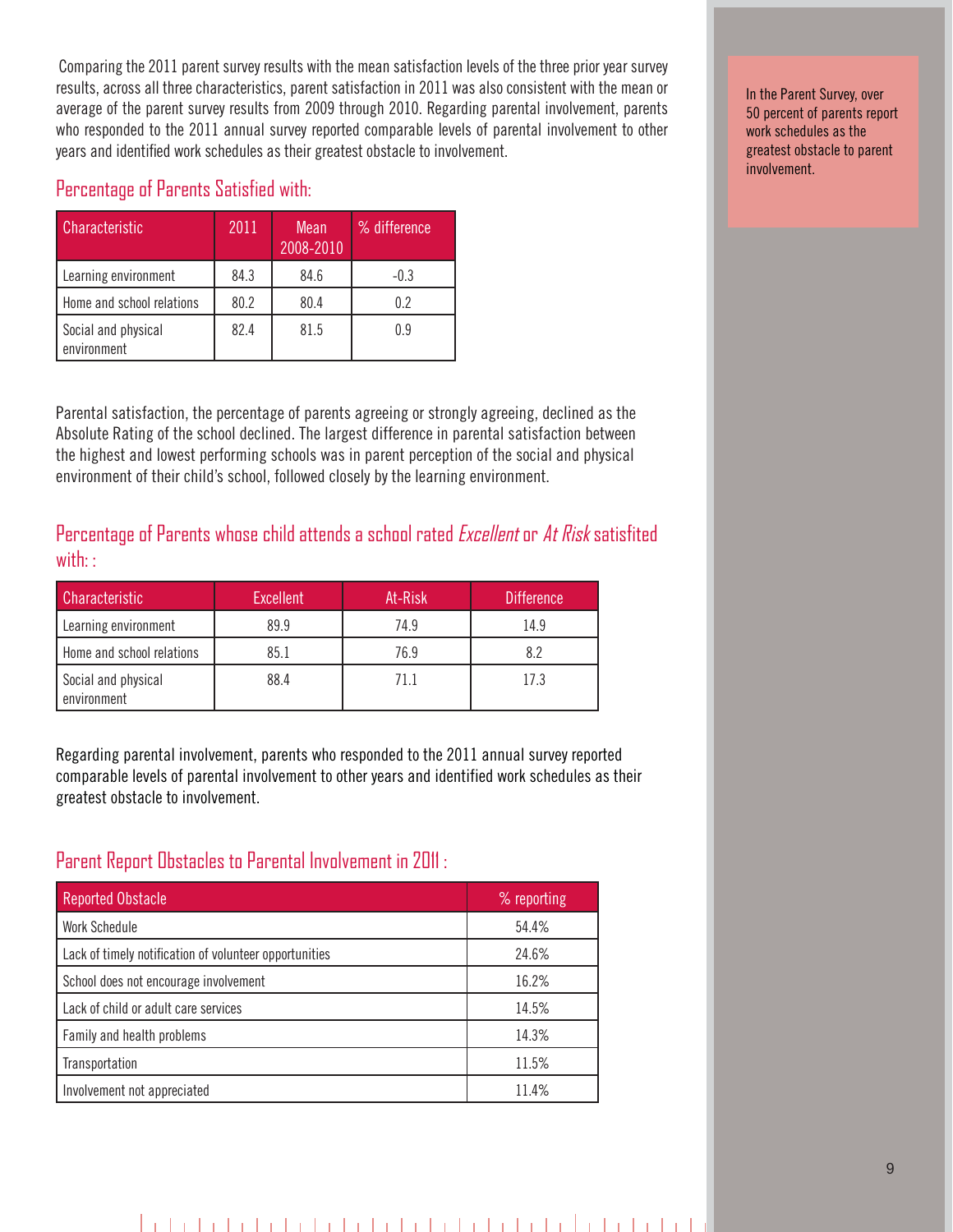# **STANDARDS**

## SCIENCE STANDARDS REVIEW

In March of 2012, the EOC completed the first stage of the cyclical review of the science standards which involved recommendations compiled under the advisement of three review teams: a national review team of science educators who have worked with national or other state organizations; a parent, business, and community leaders' team drawn from various geographical areas in South Carolina; and a team of educators and parents of students with disabilities and students with limited English proficiency.

The EOC stands firmly behind the premise that students must learn science at the highest level in order to be prepared for college and successfully compete in careers today and those to be created in the future. The recommendations are based on the detailed review of the South Carolina Science Academic Standards and are supported by the evidence and detailed comments that appear in the criteria-based and individual task force findings.

In summary, the review recommended the science standards be written at a higher level with alignment with other content areas like mathematics while limiting the breadth of "good to know" content and focusing on the depth of learning and making "real world" connections through hands-on opportunities to become engaged and motivated.

The new science standards, known as the SC Academic Standards for the Natural Sciences and Engineering, are scheduled to be available online for public review and comment by the end of January 2013. The State Board of Education and the EOC will review the standards Fall 2013 following field review. Teachers will use the new standards in the 2014-15 school year, pending State Board of Education and EOC approval.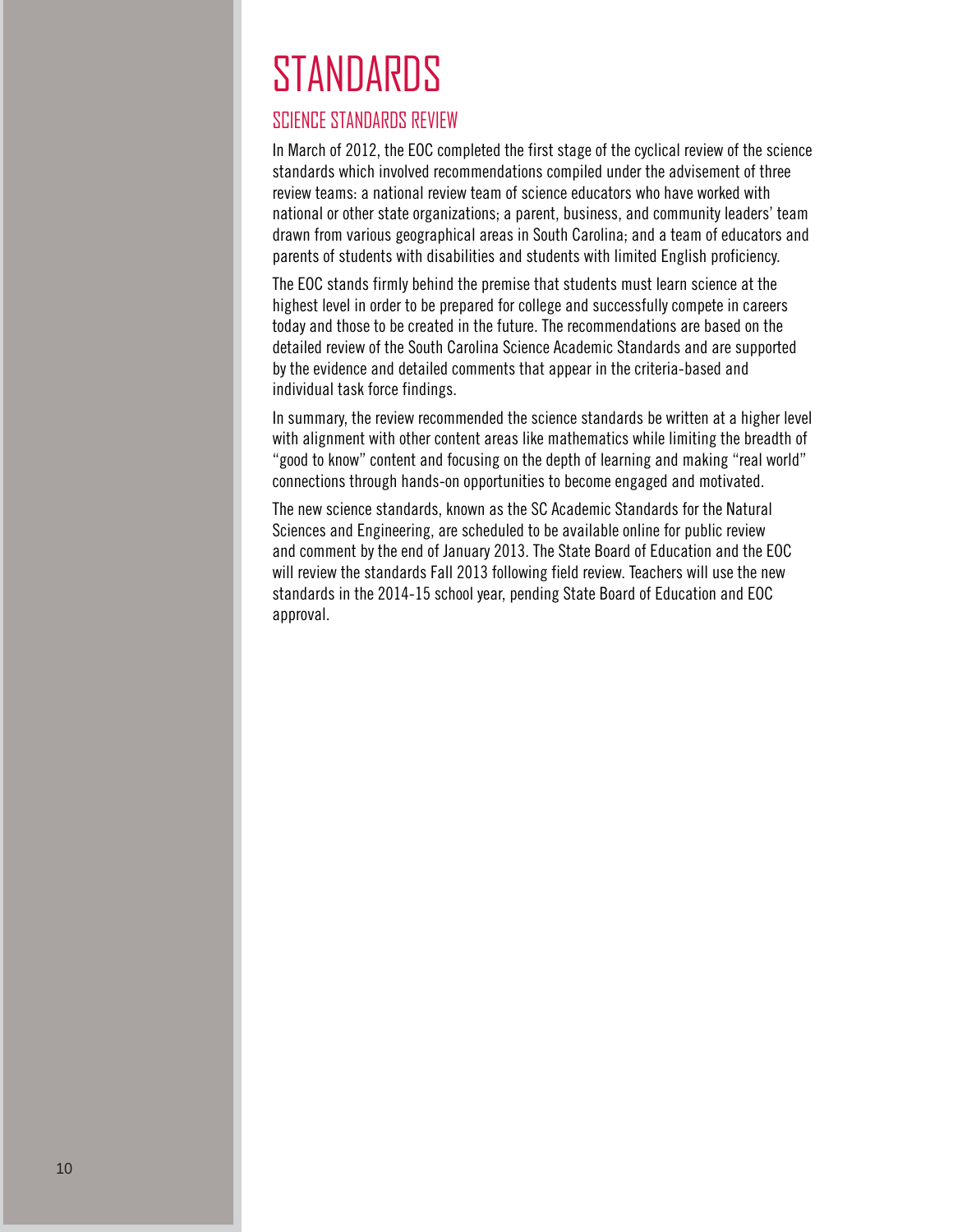## PROFESSIONAL DEVELOPMENT AND ENGAGEMENT

### READING

The EOC has undertaken several initiatives to promote dramatic improvement in reading proficiency:

- Tips for Educators Getting Students to Read; Seven Rules of Engagement In collaboration with Clemson University, the online document uses research-based suggestions to assist classroom teachers in promoting reading.
- Reconceptualizing Teacher Certification and Recertification The EOC contracted with reading specialists from Clemson University and the University of South Carolina to propose changes to pre- and in-service professional development of teachers that focuses on improving reading proficiency and comprehension of all students. In January 2013, the EOC hosted a meeting of the Deans of the Schools of Education in SC colleges and universities. The group discussed the concept paper written by Dr. Kathy Headley and Dr. Diane Stephens and reading achievement in SC.
- Tips for Education Engagement

 A new series of practical, hands-on suggestions from the field on ways to engage students as well as expand public education partnerships is provided electronically to stakeholders throughout the state.

### **STUDENTS**

The EOC implemented a contest in May of 2012 that highlighted the EOC's 2020 Vision. Students in kindergarten through grade 8 were eligible to participate. Students were asked to write an essay, create a poster, or take a photograph in response to the following question: What does education mean to me and my future?

There were 1,076 entries from students attending public, private and home schools. Individuals from the Writing Improvement Network, the South Carolina Arts Commission and the South Carolina State Library assisted in judging the entries. The overall winner at the elementary level was Sydney Echols, a fifth-grader at Hammond Hill Elementary in North Augusta. Mattie Jo Thomas, an eight-grader at Lady's Island Middle in Beaufort, was the middle school winner. Both were awarded an iPad, and runner-up winners a \$50 gift card to Books-a-Million.

### **TEACHERS**

During the week of May 7, 55,550 certified staff at all public schools (including charter schools and special schools) were mailed thank you letters from the EOC. The letters reiterated the urgency to dramatically improve student achievement and to engage all stakeholders, parents, business and community supporters, in educational transformation.

## Tips for Education Engagement an occasional series from the SC Education Oversight Comm.

The EOC has received excellent response to an electronic series, "Tips for Education Engagement" that showcases teaching strategies that have been successful.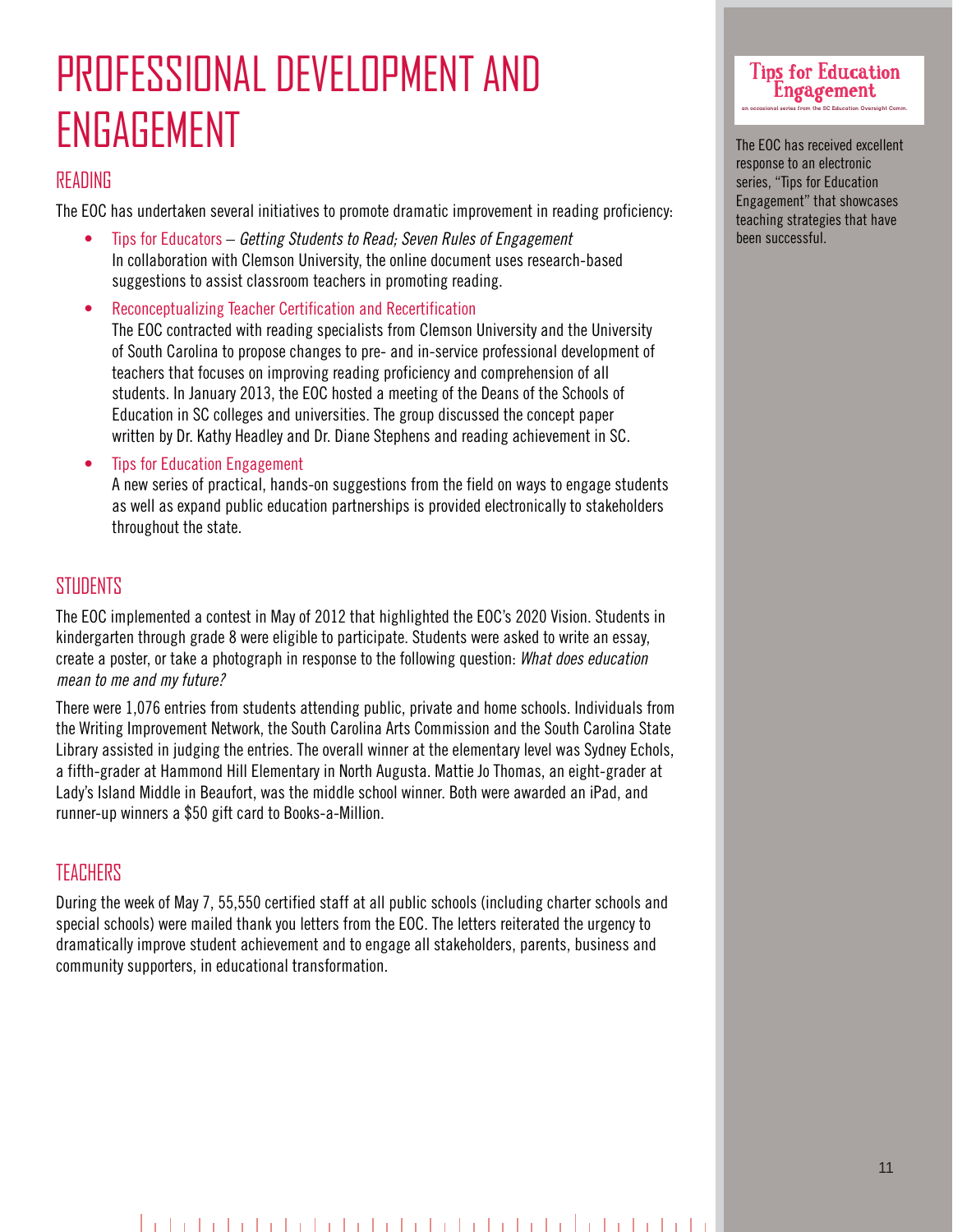## ADVISORY GROUPS

#### JUDGES OF 2011 STUDENT CONTEST

Hannah Baker, Columbia, Writing Improvement Network Jessica Daley, Columbia Susan DuPlessis, Columbia, SC Arts Commission Beverly Jackson, Columbia, Writing Improvement Network Clare Morris, Columbia Curtis Rogers, Columbia, SC State Library Angela Whetstone, Columbia, Writing Improvement Network

#### PARENT SURVEY ANALYSIS

Cynthia Hearn, Columbia

#### TEACHER LOAN REPORT

Camille Brown, Columbia Mim Armour, Columbia

#### SC FAMILY-FRIENDLY STANDARDS

Cathy Jones, Columbia Lewis Huffman, Columbia Regina King, Columbia Dana Yow, Columbia

#### INNOVATION INITIATIVE

David Blackmon, Hartsville Mike Brenan, Columbia Trip Dubard, Florence Penny Fisher, Greenville Don Gordon, Greenville Don Herriott, Columbia Jacki Martin, Greenville Gerrita Postlewait, Horry Jim Reynolds, Columbia Chad Walldorf, Charleston Karen Woodward, Lexington

#### PALMETTO GOLD AND SILVER AWARD ANALYSIS

Ling Gao, Columbia

#### READING HIGHER EDUCATION PANEL

Gail China, Morris College Linda Gambrell, Clemson University Valerie Harrison, Claflin University Kelly Harrison-Maguire, Converse College Kathy Headley, Clemson University Tony Johnson, The Citadel Zach Kelehear, University of SC Jennifer Morrison, Newberry College Melanie Murphy, Charleston Southern Univ. Lynne Noble, Columbia College Dava O'Connor, Lander University Jenny Rakestraw, Winthrop University Windy Schweder, USC Aiken Diane Stephens, Columbia

Renarta Tompkins, USC Beaufort Lemuel Watson, University of SC Kim Welborn, Southern Wesleyan University Ed Welchel, Wofford College Francis Welch, College of Charleston

#### SC SCIENCE ACADEMIC STANDARDS CYCLICAL REVIEW TEAMS NATIONAL

- Dr. Lawrence S. Lerner, California State University, Long Beach
- Dr. Ursula Goodenough, Washington University, St. Louis, MO
- Dr. Bert Ely, University of South Carolina
- Dr. Christine Lotter, University of South Carolina
- Dr. Robert T. Dillon, Jr., College of Charleston, SC
- Dr. James Wanliss, Presbyterian College, SC
- Dr. Melanie Cooper, Clemson University, SC

#### TEACHERS OF ELL/ESOL & SPECIAL EDUCATION

Mr. Kyle Blankenship, Aiken Ms. Sharon Jackson, Anderson 4 Ms. Lauren McClellan, Anderson 5 Ms. Wanda Coleman, Barnwell 29 Ms. Robin Boyleston, Barnwell 45 Ms. Rachel Amey, Charleston Ms. Nicole Adams, Charter Schools Ms. Melisssa Cruse, Dorchester 2 Ms. Mary Atkins, Hampton 2 Ms. Marie Fernandez, Jasper Ms. Casey Spain, Laurens 56 Ms. Carla Stegall, Lexington 1 Ms. Emmylou Todd, Lexington 2 Ms. Debra Hall, Lexington 3 Mrs. Pauline Morris, Marlboro Ms. Cheryl Parr, Newberry Ms. Liana Calloway, Orangeburg 3 Ms. Juliett Stoute-White, Orangeburg 5 Ms. Sandy Frazier, Richland 1 Ms. Teisha Hair, Spartanburg 2 Ms. Teresa Brown, Spartanburg 3 Ms. Sharon Glenn, Spartanburg 6 Mrs. Vaughn Vick, Spartanburg 7 Ms. Albertha Bannister, Sumter Ms. Barbara Greene, Williamsburg Mrs. Susan Conrad, York 3 Ms. Carmen Belei, York 3

#### BUSINESS/COMMUNITY LEADERS & PARENTS

Ms. Libby Baker, Pageland Mr. George Brown, Hemingway Ms. Patricia Caldwell, Newberry Ms. Rose Choice, Estill Mr. Dave Coggins, Spartanburg Sen. Mike Fair, Greenville Ms. Adrian Grimes, Summerville Ms. Jennifer Hawthorne, Moncks Corner Mr. Hugo Linares, Greer Mr. Edward Lott, Florence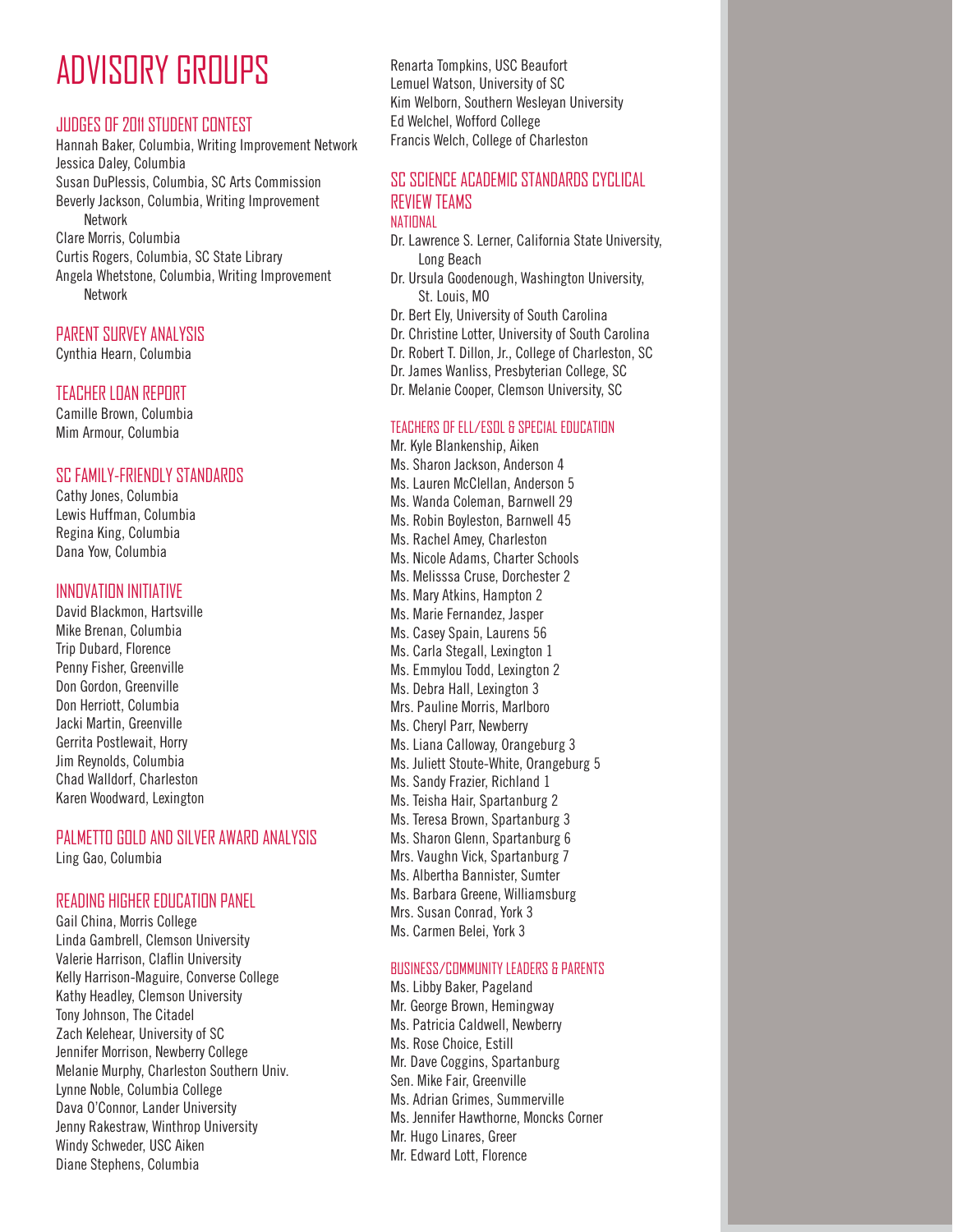Ms. Collette McBride, Salters Rev. Robert McClinton, Greenwood Rev. Jerome McCray, Bishopville Ms. Jordana Megonigal, Greer Mr. Robert Oliver, Pinewood Mr. Scott Owens, Horatio Dr. Angela Peters, Orangeburg Mr. Khushru Tata, Columbia Mr. Mike Taylor, Batesburg-Leesville Ms. Jamie Thom, Summerville Ms. Kim Williams-Carter, Clinton

Special thanks to the numerous individuals who provided expertise and assistance on one or more projects during the period February 1, 2012-January 31, 2013.